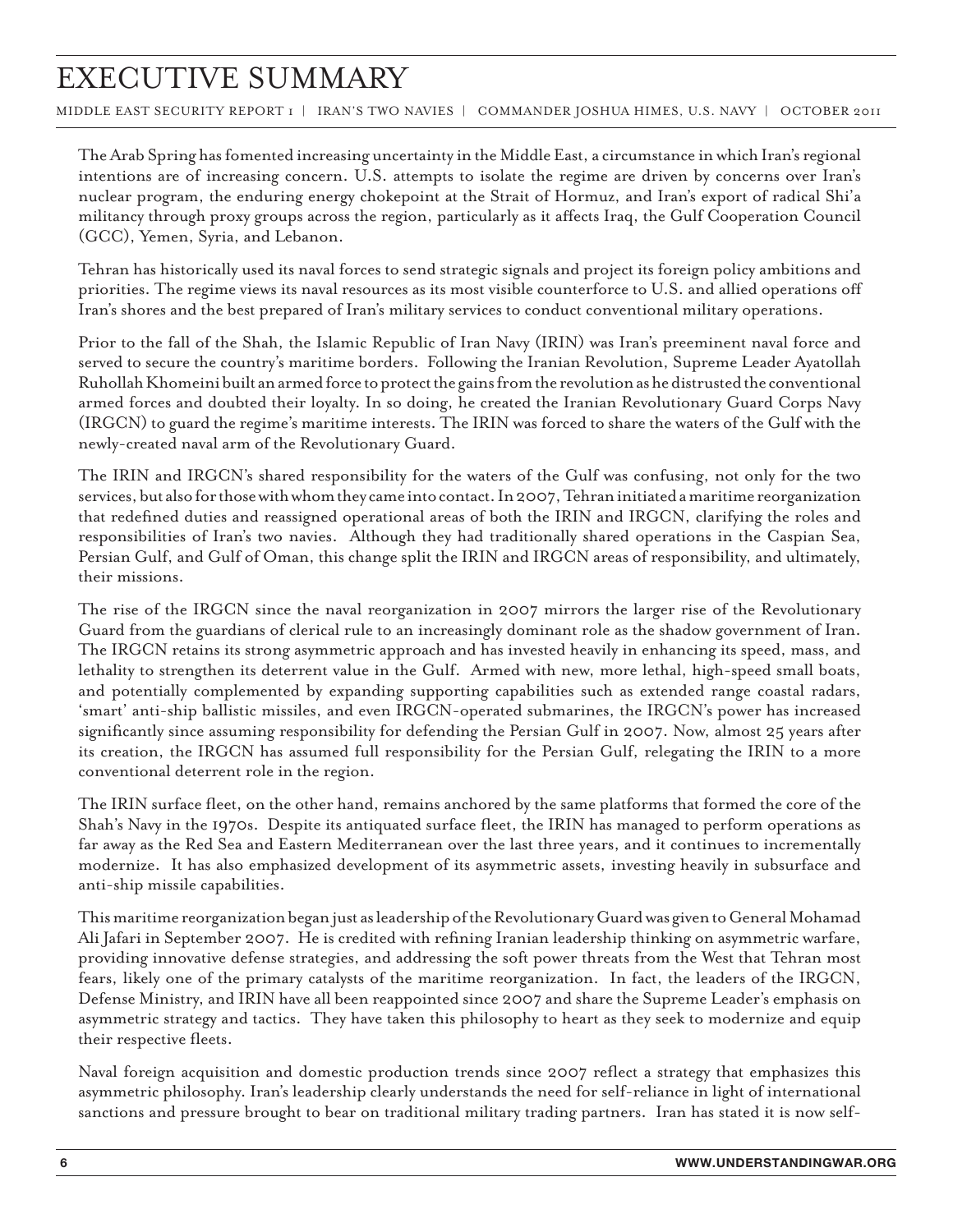## Executive Summary

middle east security report 1 | iran's two navies | commander joshua Himes, U.S. Navy | october 2011

sufficient in the production of naval armaments, missiles, and torpedoes; in early 2010 Iran produced a new corvette line, accelerated small submarine production, and in September 2011 announced plans to build an aircraft carrier.

Senior IRIN and IRGCN commanders have emphasized that the realignment of existing bases and the creation of new bases will create a line of defense to prevent potential threats, namely U.S. and allied naval strike groups, from reaching the Strait of Hormuz and the Persian Gulf. This reorganization does more than just extend Iran's defensive depth along the southeastern coast; it reflects a significant change in strategy and sets forth a vision in which Iran's Navy has regional relevance far beyond its shores. The IRIN commander, Admiral Habibollah Sayyari, repeatedly cites the Supreme Leader's directive to expand the IRIN's reach as a critical underpinning to Iran's 2025 outlook, framing Iran's regional prominence and prosperity as contingent on naval expansion and development. Sayyari emphasizes that Iran intends to influence the strategic maritime triangle that extends from the Bab-al Mandeb strait at the southern end of the Red Sea to the Strait of Hormuz and even across the Indian Ocean to the Strait of Malacca. With 2025 as a target date to meet the Supreme Leader's strategic guidance, the IRIN has significant time to continue the fleet modernization, procurement, and diplomatic outreach needed to support its desired capability level.

This report's findings are as follows:

- h In 2007 Iranian naval forces underwent a reorganization in which the Islamic Republic of Iran Navy (IRIN) and the Iranian Revolutionary Guard Corps Navy (IRGCN), which had previously shared duties and water space, were separated. The reorganization reflected a change in the regime's perceived role for its naval forces, revealing Iran's growing regional aspirations.
- h This reorganization reflects Iranian leaders' focus on a strategic triangle that extends from the Bab al-Mandeb between Djibouti and Saudi Arabia, across the Arabian Sea to the Strait of Hormuz, and across the Indian Ocean to the Malacca Strait. This area encompasses strategic maritime commerce routes that Iran deems essential to securing the future of its economic sector.
- h Under the new structure, the IRIN will patrol the Caspian Sea, the Gulf of Oman, and the area from Bandar Abbas, near the Strait of Hormuz, to Pasa Bandar, near Pakistan. This shift involves establishing new bases in the area, and utilizing existing capitol ships as well as submarines. Currently the IRIN consists of approximately 200 ships and 18,000 personnel. While many of its surface ships hail from the Shah's era, recent subsurface and cruise missile procurement, as well as a growing domestic production capacity have increased its capabilities.
- h Meanwhile, the IRGCN has been constituted as a coastal defense force largely focused on asymmetric and mobile combat capabilities in the Persian Gulf. Larger than the IRIN, the IRGCN consists of 20,000 personnel and anywhere from hundreds to several thousand ships and small crafts. Recent development has expanded the IRGCN's capabilities, equipping it with fast attack boats, torpedoes, and anti-ship cruise missiles.
- h IRIN capabilities include the Russian *Kilo* class submarine (three units in hand, three expected as early as 2015) and the *Ghadir/Yono* class mini-sub (eleven units in hand, nine more expected over the next two to three years), which has been domestically produced at increasing rates over recent years. The *Kilo*, primarily designed for anti-sub or anti-ship warfare, is fairly easy to track, while the *Ghadir*-class subs are difficult to track, though they remain less formidable in terms of combat power. Perhaps more importantly, media reports indicate the possible development of a new mid-sized submarine that could present a hybrid threat if it proves to be suitably powerful and similarly difficult to track. Development of the IRIN's surface ships continues at barely above replacement rate.